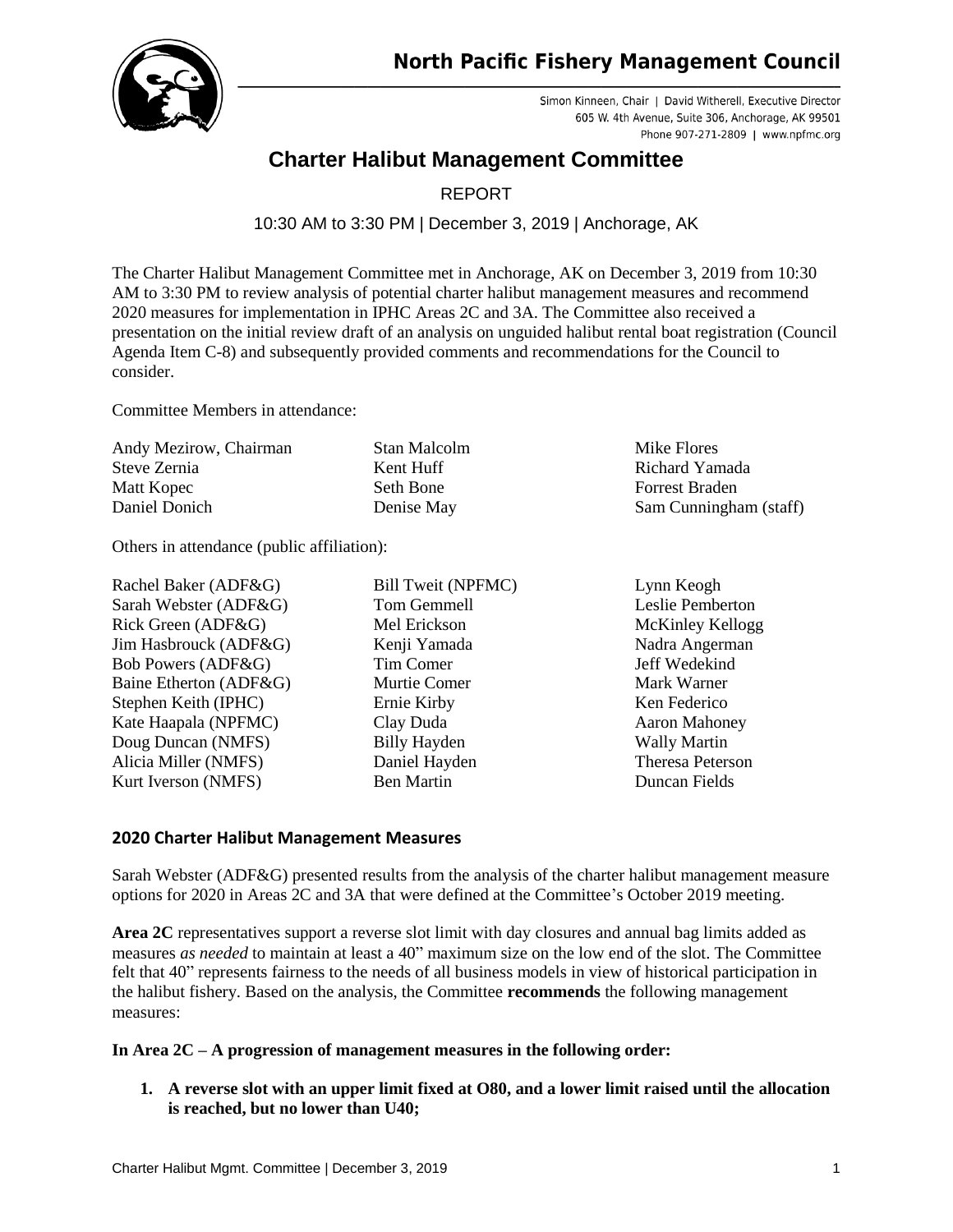- **2. If the allocation is insufficient to maintain at least a U40 on the lower limit, add Wednesday closures beginning on September 9th and work consecutively toward the beginning of the season until a lower limit of U40 is reached;**
- **3. If a lower limit of U40 can't be reached after closing all Wednesdays, add a 4-fish annual limit in addition to closing all Wednesdays, and use any unused allocation to increase the lower limit above U40 until the allocation is reached;**
- **4. If a lower limit of U40 can't be reached by closing all Wednesdays and adding a 4-fish annual limit, reduce the annual limit to 3 fish in addition to closing all Wednesdays, and use any unused allocation to increase the lower limit above U40 until the allocation is reached.**

Committee members felt that progressing in an additive manner from the U40"/O80" reverse slot to day closures to annual limits – in that order – is the most equitable way to distribute reductions across business models. The Committee notes that Area 2C has been under its allocation in four of six years since the implementation of the Catch Sharing Plan (CSP) while using a reverse slot limit. The total net underage during that 2014-2019 period is 574,000 lbs. (cumulative  $30\%$ )<sup>1</sup>. The Committee points out that modeled catch may be biased high when projecting harvest on reverse slots with a lower maximum size limit less than U44". Because the reverse slot remains the underlying basis of the harvest measures being considered, the Committee believes it could be appropriate to consider a less restrictive size limit even if it falls slightly above the charter allocation.

For **Area 3A**, the analysis revealed that none of the options defined in October would result in meeting the reference level of halibut removals that was specified at the IPHC interim meeting in November. All analyzed options for management measures are projected to result in more removals than the range of TCEY levels that are probable to be selected for the area at the IPHC annual meeting in February 2020. As a result of this unprecedented situation, the Committee has made both a recommendation and a request. The **recommendation** is:

# **In Area 3A – Limit charter harvest to the status quo TCEY (within 2%). Maintain status quo management measures, except:**

- **1. Closure of Tuesdays throughout the year;**
- **2. Include second fish of 26" or less.**

Committee members representing Area 3A stated that reductions beyond the management measures recommended above would have severe adverse impacts on the charter sector as well as local tourism and associated economies in the area. Given the gravity of the decision on the form that further reductions might take, the Committee feels it necessary to see an analysis of the options that could actually meet the reference TCEY. In other words, the Committee desires to have a voice in whether further reductions are achieved by day closures, length restrictions, or a combination – and what that combination might be. The Committee **requests** that ADF&G staff analyze a wider range of management measure options and that they be allowed to make a recommendation based on that analysis in the form of a publicly noticed teleconference taking place prior to the Council's February 2020 meeting and the IPHC's Annual Meeting. If the Committee is not able to review options that could achieve the reference TCEY, the members are concerned that they would be ceding the decision on the *mechanism* to reduce removals to the IPHC.

l <sup>1</sup> Area 2C overage/underage by year: 2014 +9%; 2015 -4%; 2016 -7%; 2017 +3%; 2018 -12%; 2019 -19%.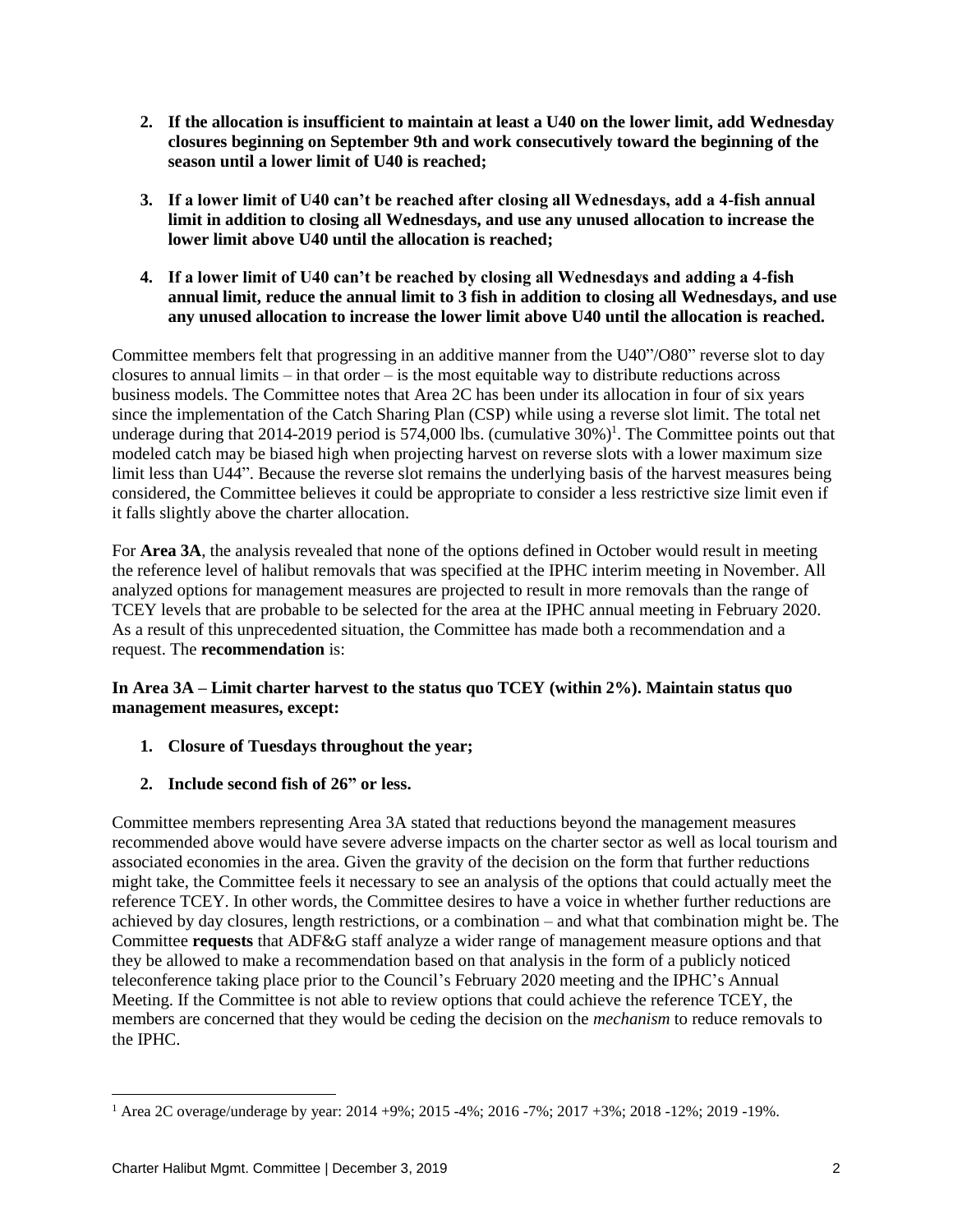#### **Other points of discussion:**

The Committee noted the different types of impacts that result from more restrictive size limits, bag limits, and day closures. The key distinction that was highlighted was between size/bag limits and day closures. Day closures – especially as the number of closed days per week increases – directly affect operators' ability to hire and retain captains and crew. Changes to size and bag limits affect operators' ability to market trips to clients (recognizing that reduced demand could indirectly affect hiring and retention).

The Committee is concerned about the magnitude of year-on-year fluctuation in TCEY and is interested in dialogue with IPHC about options to limit annual variation. Uncertainty about the following year's management measures are of particular concern to the charter sector because the nature of its business is to book clients far in advance, often for the following year. The inability to confidently assure clients of bag limits or open days in the course of a multi-day booking is an impediment to marketing and client retention. Possible methods to limit variation might include phasing in restrictions over several years or relying on rolling averages of multiple years to determine allowable removals.

The Area 3A representatives requested that the Council consider including all user groups (charter, unguided, commercial, and trawl bycatch) in the CSP when it conducts the upcoming CSP review. They also request a review of allocations apportioned to each sector. This request reflect the notion that the charter and commercial sectors have experienced catch reductions as a result of lower TCEY while unguided and trawl users have not. These minutes do not imply that the Area 2C representatives agree or disagree with this request, as they did not comment and there was not an attempt to make a consensus recommendation.

## **Public Comment on 2020 Management Measures:**

The Committee received public comment from Mel Erickson, Ben Martin, Jeff Wedekind, Clay Duda, and Ernie Kirby.

## **Review of C-8 Unguided Halibut Rental Boat Registration**

The Committee received an overview of the initial review analysis from Kurt Iverson (NMFS). Questions asked by the Committee addressed the lack of information available on the demographic makeup of the rental boat customer base and the inability to draw conclusions about whether and to what extent the expansion of unguided rental boat catch could impact other sectors.

#### **The Committee supported moving forward with Alternative 2 (require registration) without**

**objection.** Members noted that a registration requirement will enable the gathering of information that is necessary to manage unguided rental boat use from an informed perspective. However, it was acknowledged that implementing a registration rule and then collecting the data is a process that will not bear fruit for several years, and will not collect information on unguided catch and effort. The Committee anticipates that a registration action will signal Council consideration of limiting rental boats in the future, and thus there may be a rush for current charter operators and other vessel owners to register their vessels as rental boats. The Committee discussed the two Elements under Alternative 2 (Elem. 1: 2C only or 2C & 3A; Elem. 2: register annually, every 3 years, or every 5 years) but did not vote or express preferences at this time. The Committee noted that it is difficult to know whether to include Area 3A without knowing the extent of unguided rental activity on an area basis. It was noted that requiring registration less frequently could reduce administrative costs.